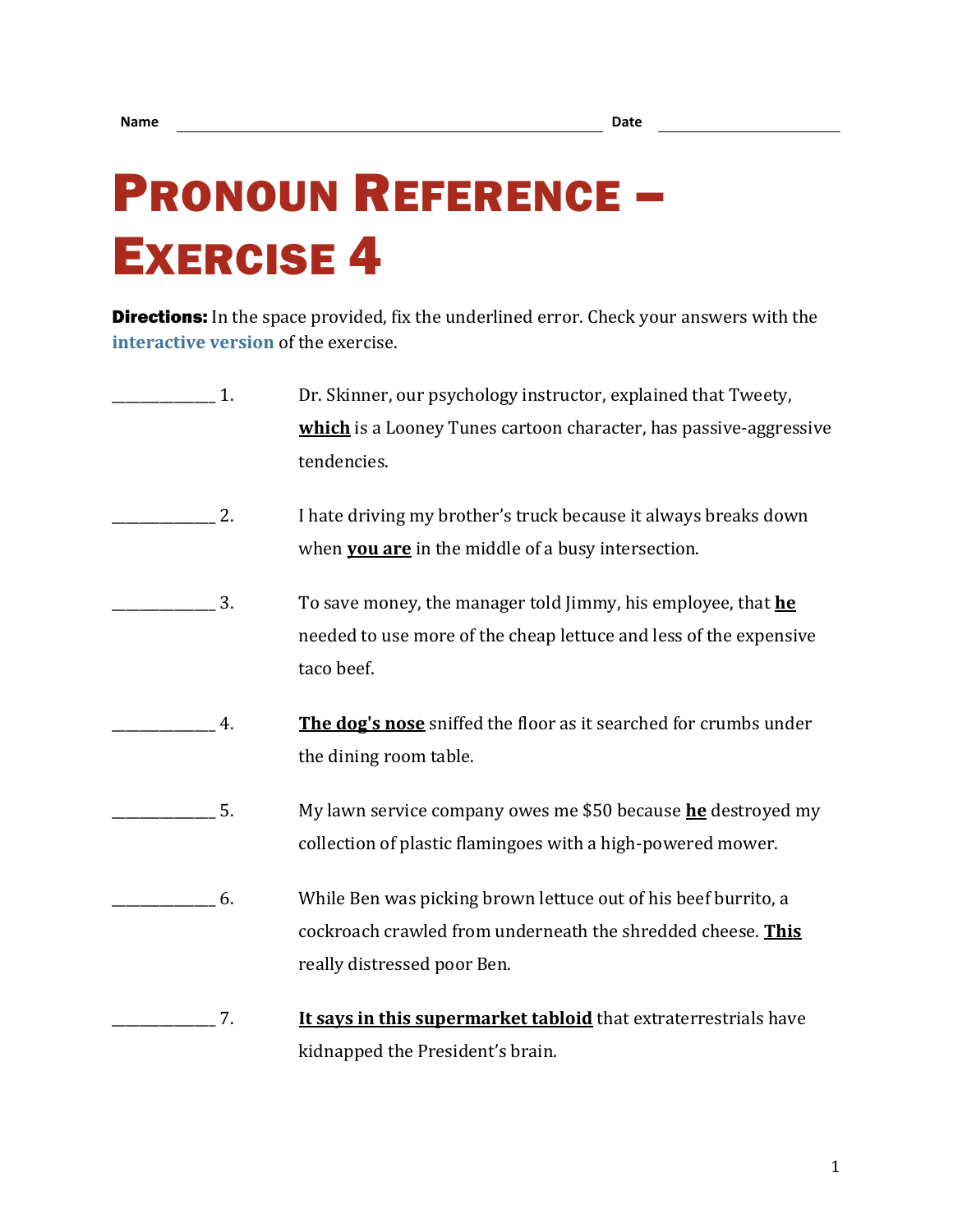- \_\_\_\_\_\_\_\_\_\_\_\_\_\_\_ 8. The car passengers were blasting music and throwing recyclable aluminum soda cans out the windows. **It** really upset Erin, who drove behind them.
- \_\_\_\_\_\_\_\_\_\_\_\_\_\_\_ 9. Gladys' long hair stuck to the mashed potatoes with gravy as **she** sat on the windy patio of the campus cafeteria.
- \_\_\_\_\_\_\_\_\_\_\_\_\_\_\_ 10. Betty prefers eyeglasses to contact lenses because **she doesn't** have to worry about bugs bouncing off her corneas.
- \_\_\_\_\_\_\_\_\_\_\_\_\_\_\_ 11. While fishing, we saw explosions of bubbles on the surface of the waves. **They say** that over 100 boats have vanished in this area of the Bermuda Triangle.
- 12. Coach's bald head was so shiny that he inadvertently blinded his own quarterback during the last seconds of the close game.
- 13. Cisco loves the mythological stories from ancient Egypt, so he plans to study **even more of it** during summer break.
- \_\_\_\_\_\_\_\_\_\_\_\_\_\_\_ 14. Stephanie insists on running before the sun sets, for **she never knows** what kind of nutcase will be prowling the streets after dark.
- \_\_\_\_\_\_\_\_\_\_\_\_\_\_\_ 15. At the mall, Eboni and Andrea browsed for two hours before **she** finally decided to buy Samuel a new leather jacket for his birthday.
- \_\_\_\_\_\_\_\_\_\_\_\_\_\_\_ 16. Lincoln refuses to own a white car because one hour after **you wash** it, the paint is powdered with gray dust.

## 17. The sun-blistered paint and clouds of black exhaust attest to Diane's poor care of **it**.